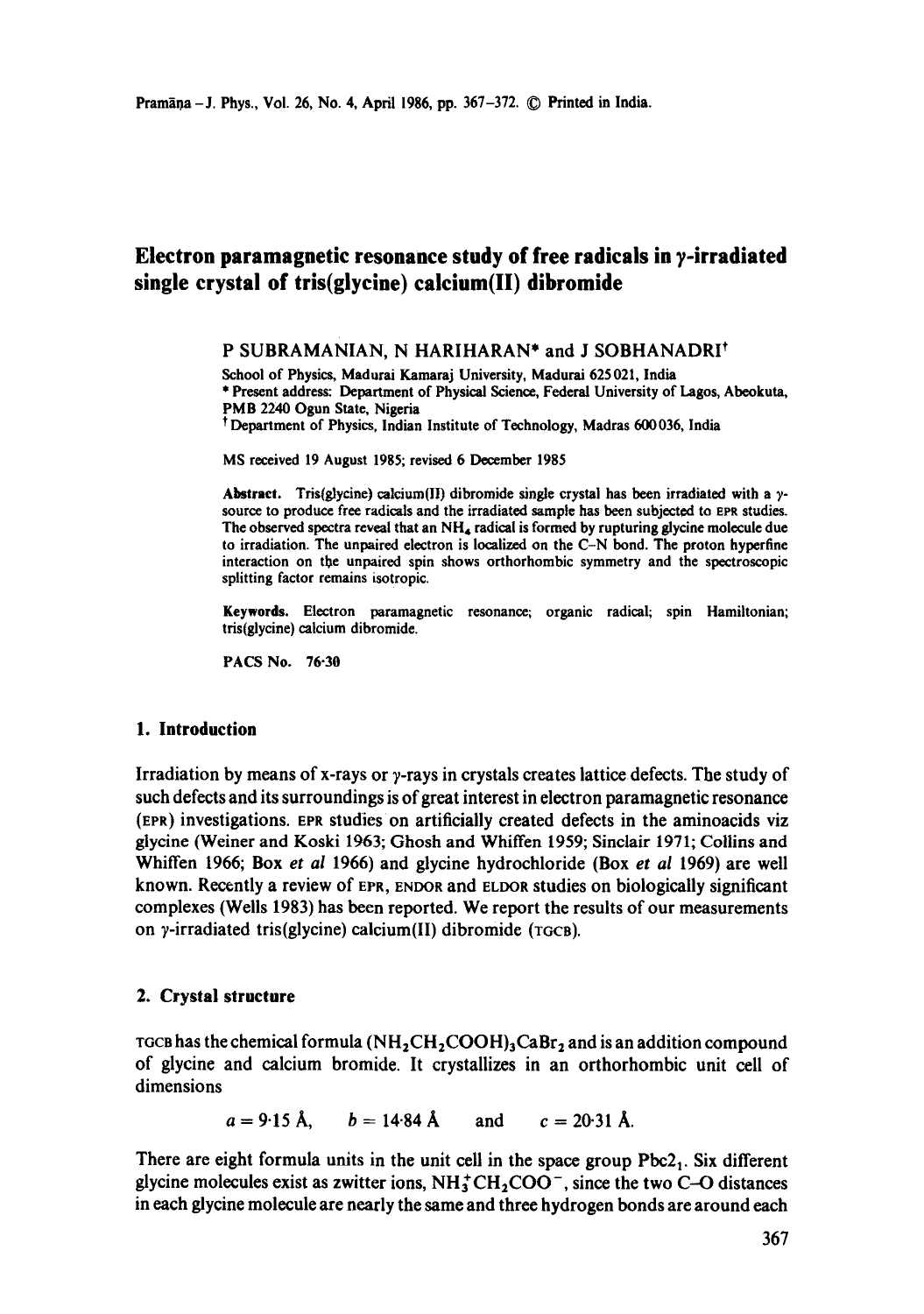#### 368 *P Subramanian, N Hariharan and J Sobhanadri*

nitrogen atom (Mohana Rao and Natarajan 1980). All glycine molecules possess the same bond distances but the bond angles differ slightly from each molecule. The  $O$ - $O$ - $C$ - $C^*$  groups are planar and terminal nitrogen atoms deviate from the mean plane by  $0.25$ ,  $0.34$ ,  $0.11$ ,  $0.17$ ,  $0.04$  and  $0.16$  Å and the dihedral angles, between O-O-C-C" and C-C"-N plane are 9.2, 16.0, 5.3, 6.0, 2.2 and 5.6°.

## **3. Experimental**

TGCB crystals were grown by slow evaporation technique at room temperature with their stoichiometric constituents. Well-developed crystals were irradiated for about 30 hr using a y-source  ${}^{60}Co$  to a dose of 1 Megarad at room temperature. Soon after irradiation, EPR measurements were carried out at the Regional Sophisticated Instrumentation Centre (xslc), Indian Institute of Technology (nr), Madras in three mutually perpendicular planes using E-4 Varian EPX spectrometer operating at 100 kHz field modulation.  $\gamma$ -irradiation for atleast 25 hr was found to be necessary for observing the EPR spectra. The spectra were recorded for every 10 $^{\circ}$  rotation about crystal  $a$ -, b- and c-axes at room temperature.

#### **4. Results**

For an arbitrary orientation a group of five EPx transition lines (quintet) is observed and each of these lines in turn splits into three prominent components (triplets). The quintet line intensity ratios are  $1:4:6:4:1$ . When the magnetic field is parallel to *a*-axis the quintet is well resolved and the successive fine separation of triplets is about 4 gauss. The separation between successive lines of quintet is nearly 20 gauss. When the crystal is oriented along b- or c-axis the quintet has a small spread and also the triplets overlap. Consequently the line position measurements could be made with an error between 2 and 5 gauss. When  $a<sub>2</sub>$ ,  $b<sub>3</sub>$  and c-axes of crystal are along the magnetic field  $H$ , the EPR spectra were recorded and are as shown in figures 1, 2 and 3 respectively. The variations of the average line separation of the quintet in the *ac, ab* and *bc* planes are shown in figures 4a, b and c respectively. Since the line separation of the triplet could not be measured accurately, we assume an average separation of 5 gauss. The spin Hamiltonian parameter  $A_p$  (quintet hyperfine separation) is fitted to the relation (Narayana *et al* 1976).

$$
(gA_p)^2 \theta = g_{\text{iso}}^2 A_{\text{max}}^2 \cos^2 \theta + g_{\text{iso}}^2 A_{\text{min}}^2 \sin^2 \theta,\tag{1}
$$

where  $A_{\text{max}}$  and  $A_{\text{min}}$  correspond to the maximum and minimum line separations in the adjacent components of the quintet respectively, in a given plane of rotation.  $g_{iso}$ denotes isotropic  $g$  tensor.

The observed spectra could be described by a spin Hamiltonian

$$
\mathcal{H} = g_{\text{iso}} \beta \bar{H} \cdot \bar{S} + \bar{S} \cdot A_p \cdot \bar{I}_p + \bar{S} \cdot A_n \cdot \bar{I}_n. \tag{2}
$$

The first term in (2) is the interaction between external magnetic field and electron spin. The second and third terms describe the hyperfine interaction due to protons and nitrogen respectively. The principal  $A<sub>p</sub>$  values determined using Schonland's method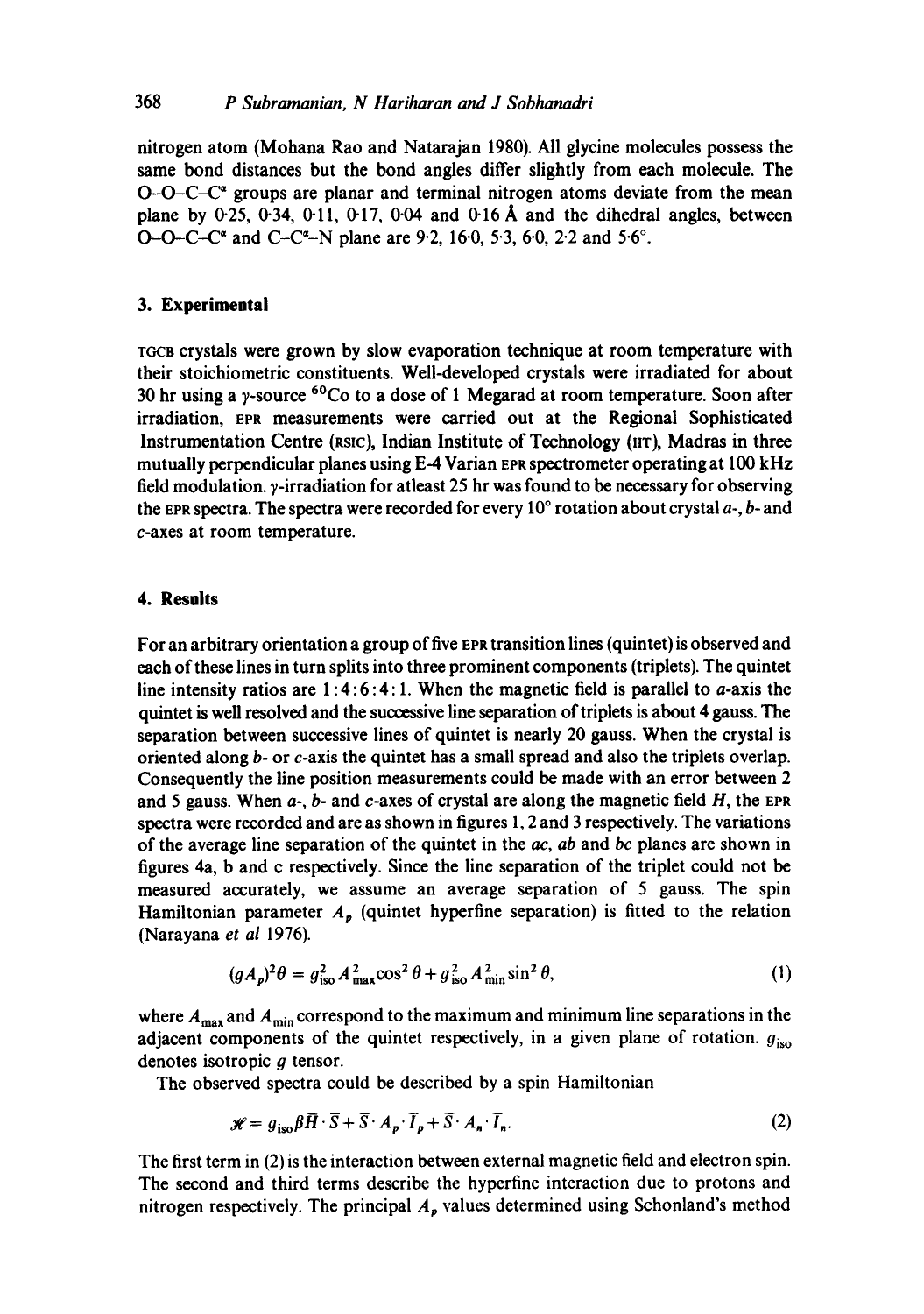

**Figures 1, 2 and 3.** EPR spectrum of tris(glycine) calcium(II) dibromide  $\gamma$ -irradiated single crystal when aligned with crystallographic a-, b- and c-axes respectively along the external magnetic field at room temperature.

(Schonland 1959) are presented in table 1. The principal  $A_n$  values could not be determined due to the fact that exact line positions of the triplets could not be measured in many orientations. The principal  $A_p$  values show orthorhombic symmetry with slight deviation from axial symmetry.

#### **5. Discussion**

In the a-axis spectrum (figure 1) from the appearance of a quintet pattern with the intensity ratios 1:4:6:4: 1, we can conclude that an unpaired electron is being influenced by a paramagnetic species of nuclear spin  $I = 2$ . Each quintet component is further split into a triplet due to further interaction with a paramagnetic nucleus  $I = 1$ . In  $\gamma$ -irradiated  $\tau$ GCB, the existence of quintet EPR transitions and the splitting of each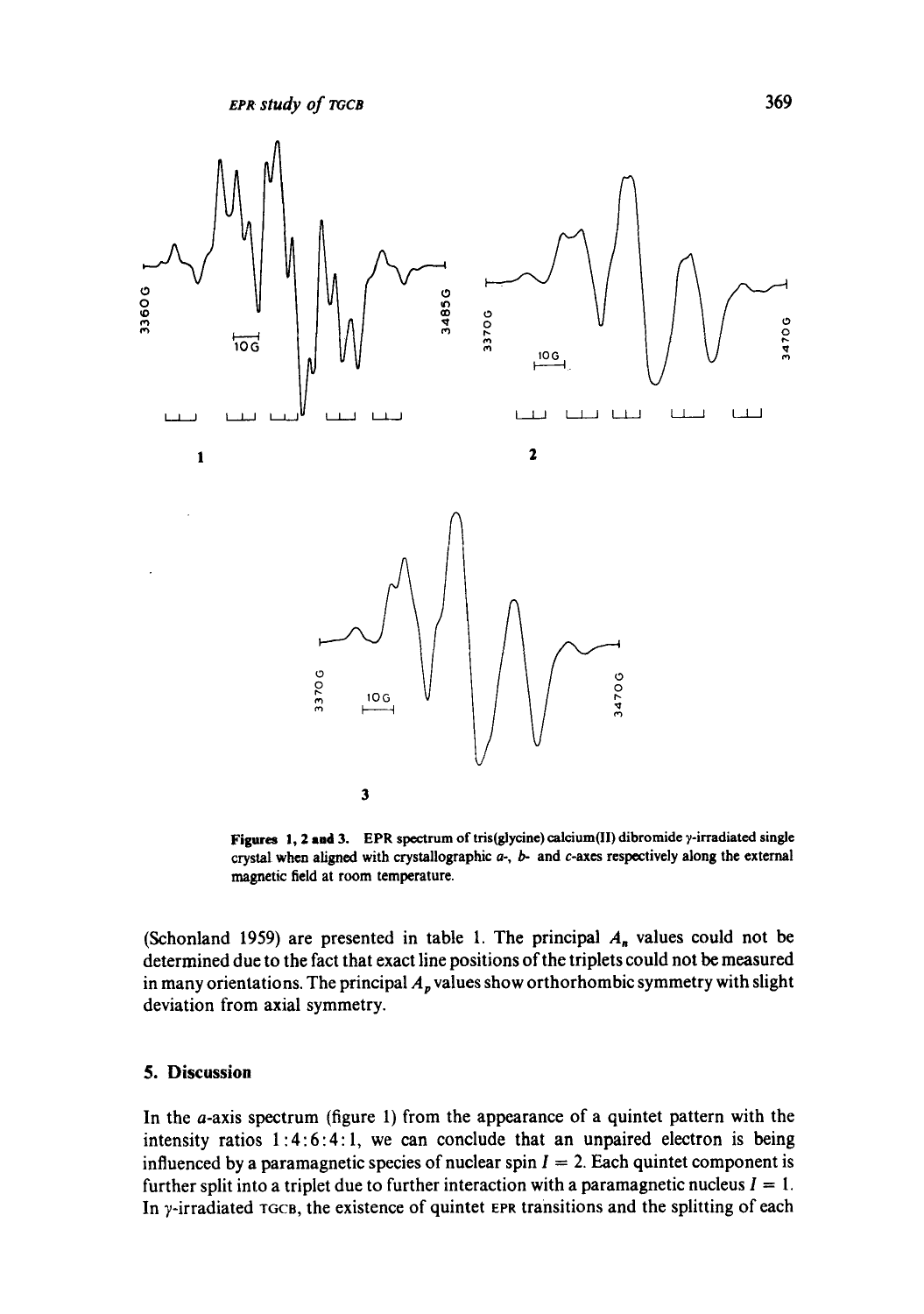

**Figures** 4a, b, c. **Angular variation of quintet hyperfine separation arising from the interaction of protons with free electron of the glycine molecule in** ac, ab and *bc* **planes. Solid line indicates theoretical values and open circles indicate experimental values.** 

| Principal hyperfine<br>constant $A_p$ in units<br>of gauss |                   | Direction cosines with<br>respect to crystallographic<br>$a-$ , $b-$ and $c$ -axes frame |                 |        |  |  |
|------------------------------------------------------------|-------------------|------------------------------------------------------------------------------------------|-----------------|--------|--|--|
|                                                            |                   |                                                                                          | m               | n      |  |  |
| $A_z$                                                      | $22 \pm 1$        | 0-7827                                                                                   | $-0.2573$       | -05091 |  |  |
| A.,                                                        | $17 + 1$          | 04505                                                                                    | 08538           | 0.2609 |  |  |
| $A_{x}$                                                    | $16 + 1$          | 0.4294                                                                                   | $-0.4301$       | 0-6659 |  |  |
| Plane                                                      | ab                | bс                                                                                       | ca              |        |  |  |
| д                                                          | 1.980<br>$+0.005$ | $1.979 + 0.005$                                                                          | $1.980 + 0.005$ |        |  |  |

**Table 1. Spin Hamiltonian parameters of NH,**  radical in y-irradiated TGCB crystal.

**component of quintet into a triplet are in accordance with the presence of four protons**   $(I = 2)$  and nitrogen  $(I = 1)$  in the glycine molecule.

 $\gamma$ -irradiation ruptured glycine molecule in TGCB and consequently the bonding is **altered in such a way that the unpaired electron is coupled equivalently by four protons.**  Three of them are amine protons and the remaining being the  $\alpha$  proton. Zeeman field lifts the spin degeneracy of the unpaired spin into  $M_s = +\frac{1}{2}$  and  $M_s = -\frac{1}{2}$  states. Each **state of spin density successively interacts with four equivalent protons in splitting**  levels with the population ratios  $1:1, 1:2:1, 1:3:3:1$  and  $1:4:6:4:1$ . Each of these **final levels is coupled by nitrogen to have equal intense triplet structure. Transitions are**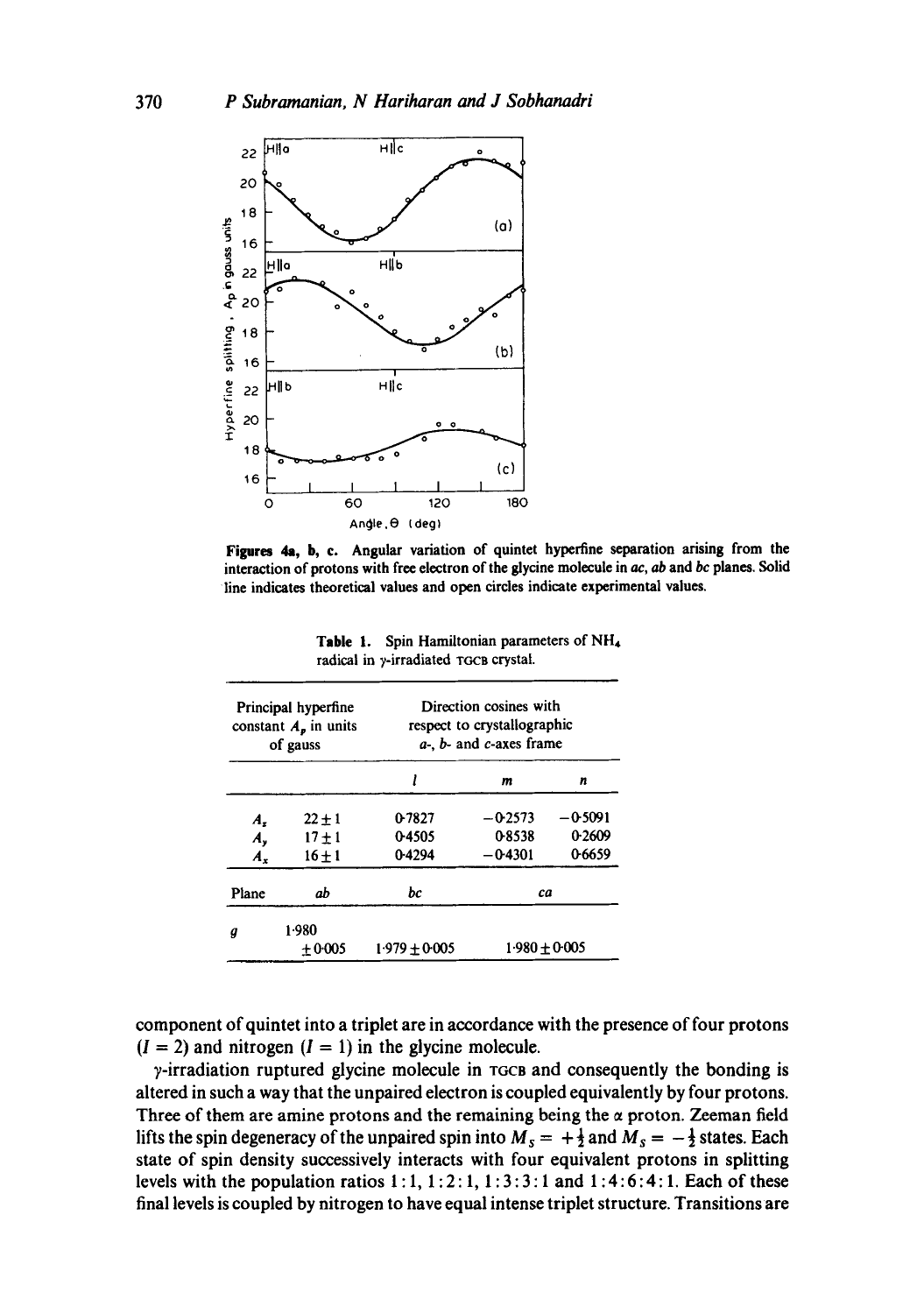observed according to the selection rules  $\Delta M_s = \pm 1$  and  $\Delta m_l = 0$ . This fact leads to the conclusion that the radical formed in  $\tau$ GCB is  $NH_4$ . The slight unequal intensity and unequal spacings of the triplet lines observed may be due to non-uniform distribution of electron spin density over the radical.

Weiner and Koski (1963) studied the EPR spectra of X-irradiated glycine and they have assigned two radicals viz  $H_{\sigma}NH_3$  and CH-COO<sup>-</sup>. The  $H_{\sigma}NH_3$  radical is due to dissimilar protons as  $H_{\sigma}$  or  $H_{n}$  (i.e.) one of the amine protons has different N-H distance than the other two. Then the odd electron density would be predominantly in a  $\sigma$ -orbital, which is a linear combination of  $H_{\sigma}$  1 s orbital and N 3 s orbital. In TGCB, the quintet pattern suggests that the spin density of the unpaired electron of the glycine molecule resides on the C-N  $\sigma$  orbital and the four protons are coupled equivalently by this spin density. The frequency of libration of the four hydrogen bonds is sufficiently rapid at room temperature and they act in an equivalent manner on the spin resonance spectrum (Weiner and Koski 1963). The radical formed in TGCB is the same as enunciated by Weiner and Koski except the difference that the four protons equivalently interact instead of being dissimilar. This is confirmed from the 1 : 4: 6: 4: 1 intensity ratios in the quintet pattern. A comparative study is made with the earlier results of Weiner and Koski (1963) and Ghosh and Whiffen (1959) and the results are shown in table 2. Due to the complexity of the spectrum in TGCB the other radicals which are believed to exist could not be separated and hence are not reported here with the exception of  $NH<sub>4</sub>$  radical.

In the present system there are six glycine molecules in the asymmetric part which are crystallographieelly inequivalent. By generating other glycine molecules, there will be 24 glycine molecules. The direction cosines  $l$ ,  $m$  and  $n$  of the C-N bonds with respect to  $a$ -,  $b$ - and  $c$ -axes are presented in table 3. From table 3 it is clear that three pairs are

|                  | <b>Nucleus</b> |        |     |                          |                                   |  |
|------------------|----------------|--------|-----|--------------------------|-----------------------------------|--|
| Radical          | $H_{c}$        | Н.     | N   | Н.                       | Reference                         |  |
| $NH3-CH-COO-$    | 26.8           | $18-9$ | 3.5 |                          | Whiffen<br>Ghosh<br>and<br>(1959) |  |
| $H_{\sigma}NH_3$ | $31-8$         | $16-4$ | 2.9 | $\overline{\phantom{a}}$ | Weiner and Koski (1963)           |  |
| NH,              |                |        | 50  | $22-0$                   | Present work                      |  |

Table 2. Comparison of hyperfine coupling constants (in gauss units).

Table 3. Direction cosines of C-N orientations of glycine molecule in the  $a-$ ,  $b-$  and  $c$ -axes frame.

|                 |           | m         | n         |
|-----------------|-----------|-----------|-----------|
| $N(11) - C(21)$ | 0.5027    | $-0.8158$ | $-0.2857$ |
| $N(12) - C(22)$ | -0-4382   | 0-8155    | 0.3904    |
| $N(13) - C(23)$ | $-0.9842$ | 0-0694    | 0.1628    |
| $N(14) - C(24)$ | $-0.9786$ | $-0.0794$ | $-0.1900$ |
| $N(15)-C(25)$   | 0.3431    | 08252     | 0-4487    |
| $N(16)-C(26)$   | $-0.3733$ | $-0.8046$ | $-0.4619$ |